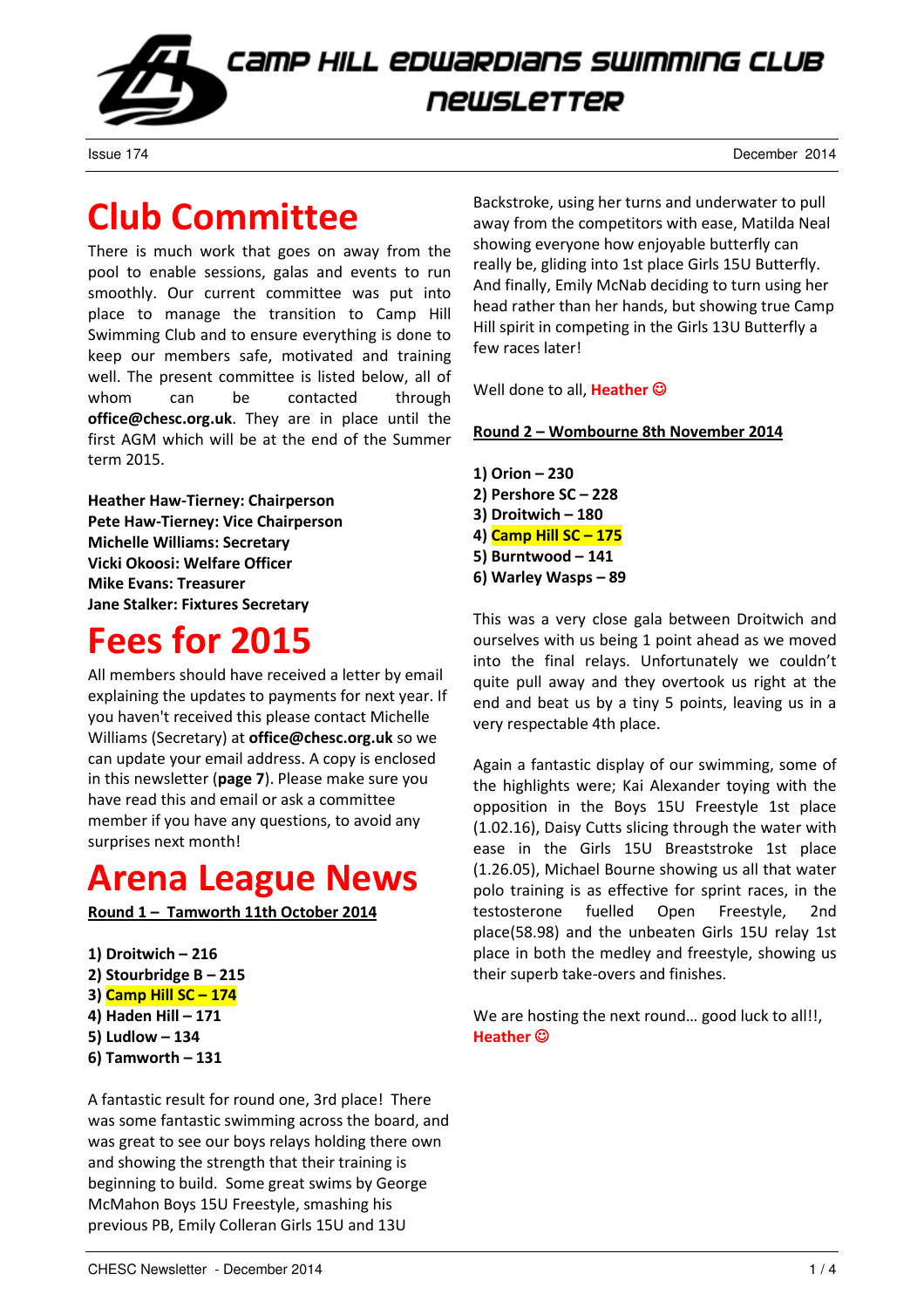

Continuation … 2 / 4

Round 3 – Droitwich 13th December 2014

```
1) Camp Hill SC – 179 
2) Blythe Barracudas – 162 
3) Ludlow – 142 
4) Perry Beeches – 138 
5) Telford – 116
```
After two exciting rounds and gaining 5 bonus points we entered the gala in a strong 7th place and looking to win the gala ... and our swimmers didn't disappoint!

After settling into an early lead, battling to stay ahead of Blythe we saw some excellent swims from all age groups in both relays and individuals. Maximum points from 15/u girls twice, Mens Open, 15/u boys and 13/u boys showed we could dominate as a team, with a massive 2 length lead in the 15/u boys medley! A great set of individual swims gave all watching reason to celebrate, with 1st place finishes for Luke Watson-Brown (50 bk 45.39), Jamie Evans (100 brs 1:34.66), Michael McNab (100 fly 1:18.67) and Matilda Neal twice(!) (100 fly 1:14.97 and 110 free 1:07.33).

Special thanks to the massive support from all our wonderful helpers, who came out in force as we were hosting the gala, your versatility and enthusiasm made running the gala a breeze!

Happy Christmas from your committee and coaches!

### Swimming Poem

Emily McNab has written these poems at school recently, and I think you will agree they are worth sharing. Well Done Emily !

Money can buy you a new fastskin, Money can buy you a new pair of fins. Money can buy you a new costume, Money can buy you a Speedo cap. Money can buy you a new pair of goggles, Money can buy you a new pull buoy. Money can't buy you the friendship that you make, Money can't buy you the love for the sport. Money can't buy you the awards you achieve, Money can't buy you the times you need. In the middle we swim because we love it.

## Recipe Poem

Mix some butterfly and a bit of backstroke, Stir together and add some breaststroke. When all that is settled add a dash of freestyle and let it simmer until they all come together

In training add some kick, A bit of pull too. Combine with some drills Drizzle starts and turns too.

Blend some distance and sprint Beat in some relays then let it boil Sprinkle some friends and leave the memories to combine. Add the coaches and competitions and you create …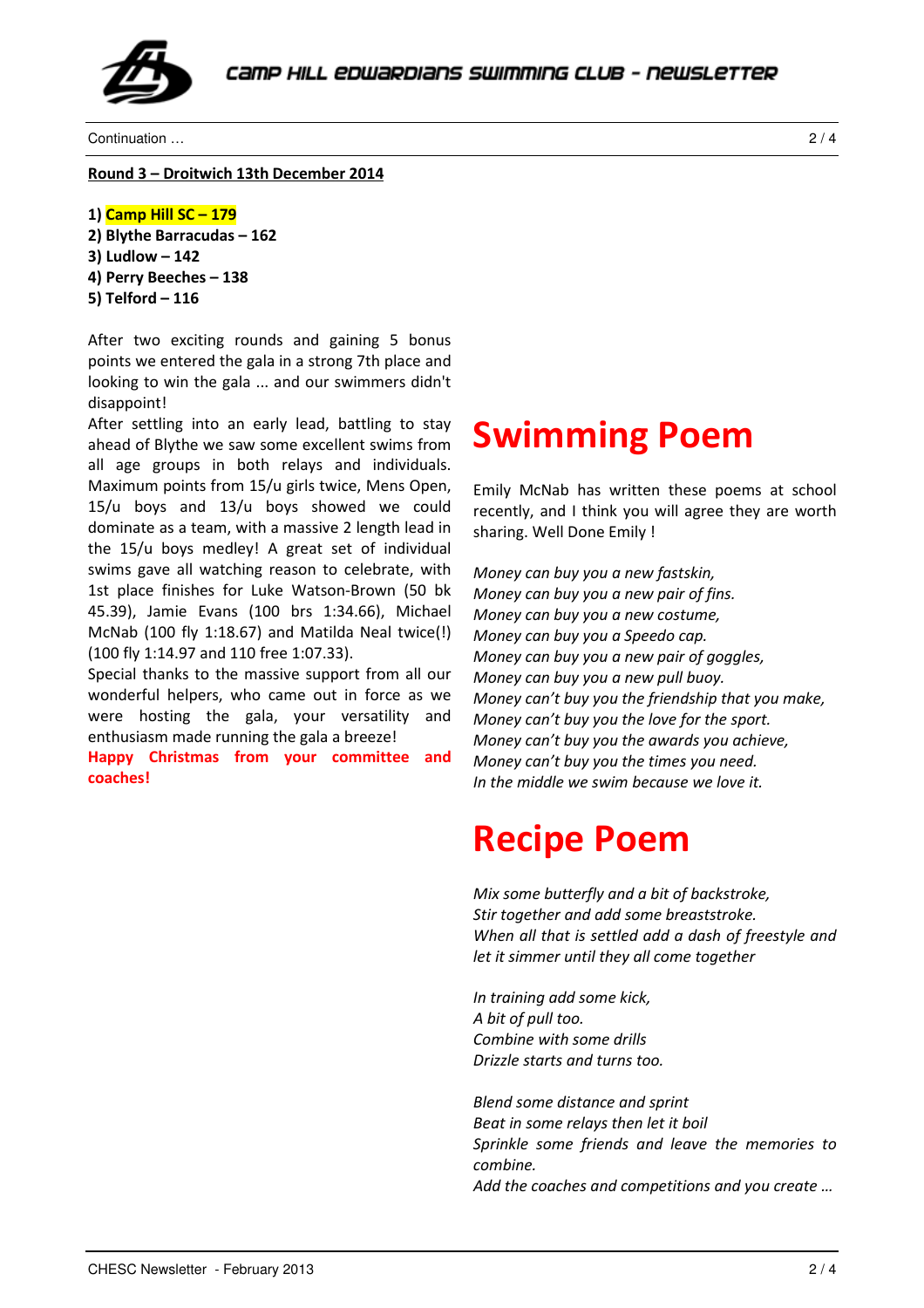

Continuation … 3 / 4

## Membership Fees 2015

Membership Fees :

We are keen to keep membership fees low this year. There will be a slight increase to Camp Hill's annual fees but all members will now receive a free "Camp Hill SC" swimming hat with their yearly membership. The ASA annual membership is governed by the ASA so is subject to change each year.

Therefore your total Annual Membership fee is :

|  |  |  |  | Camp Hill + ASA = Total Annual Membership Fee |  |
|--|--|--|--|-----------------------------------------------|--|
|--|--|--|--|-----------------------------------------------|--|

| Membership                    | <b>Camp Hill Annual</b><br><b>Membership Fee</b> |  |
|-------------------------------|--------------------------------------------------|--|
| 1 <sup>st</sup> Family Member | £30                                              |  |
| 2 <sup>nd</sup> Family Member | f25                                              |  |
| $3^{rd}$ + Family Member/s    | f 20                                             |  |

| <b>ASA Annual Membership</b> | Fee    |
|------------------------------|--------|
| Cat 2 (Swimmers aged 9+)     | £32.00 |
| Cat 1 (swimmers 8 and under) | £15.00 |
| Cat 3 (Non-swimmers)         | £11.50 |

### Training Fees :

In line with all other clubs/good practice and to simplify things for yourselves and the running of the club, we are moving towards a **cashless** system. Training fees (based on an average 40 week training

year) are as follows;

| Family<br>Member     | Yearly<br>Payment | $4 \times 1/4$<br>Payments | 12 x Monthly<br>Payments | Equiv'<br>Fee* |
|----------------------|-------------------|----------------------------|--------------------------|----------------|
|                      |                   |                            |                          |                |
| 1 <sup>st</sup>      | £300              | £75                        | £26**                    | £2.50          |
| 2 <sub>nd</sub>      | £240              | £60                        | $£21**$                  | £2.00          |
| $3^{\text{rd}} +$    | £180              | £45                        | £16**                    | £1.50          |
| Max Per<br>Household | £840              | £210                       | £70                      | £7.00          |

\*Based on an average of 40 training weeks a year,

3 sessions/week

\*\*Extra £1 to cover monthly admin costs

We recognize that not all swimmers are able to utilise the annual training costs, therefore a second payment option will be available in the form of a pre-payment card. 10 sessions for £40.00

The card is bought and you are able to use each session whenever you like with no expiry date.

Any questions or queries please do not hesitate to email office@chesc.org.uk.

Note: Renewal payments received after the 31st January each year will be subject to a £5 additional administration charge per member (the Club Membership submission to the ASA will have been completed and additional costs will be incurred)